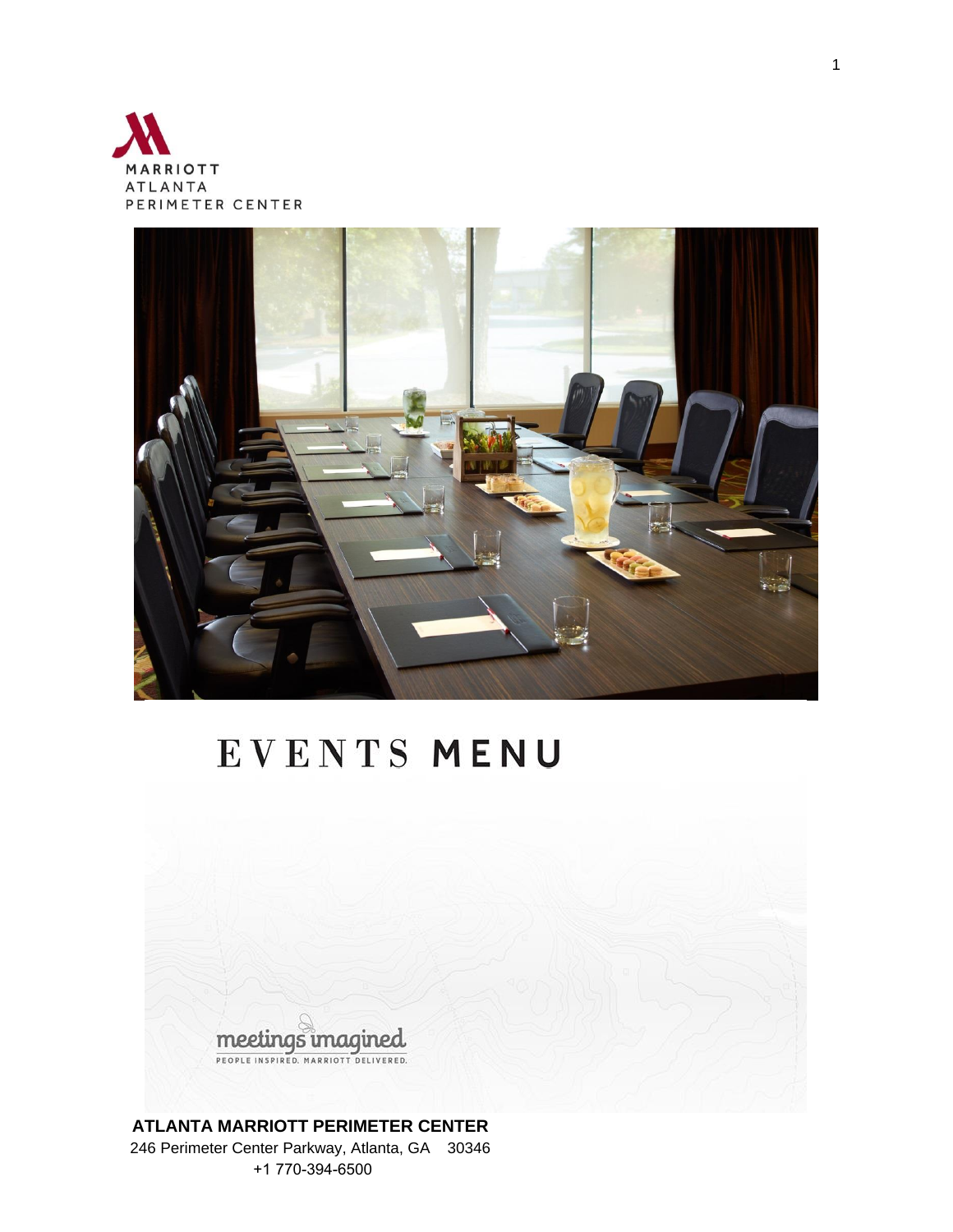### **CONTINENTAL BREAKFAST**

#### **Back to Basics \$28.00 per person**

- Freshly Squeezed Orange Juice, Cranberry & Apple Juice
- Whole and Sliced Fresh Fruit & Berries,
- Assorted Freshly Baked Muffins, Danishes and Croissants with Butter & Fruit Preserves,
- Freshly Brewed Regular & Decaffeinated Coffee, Assorted Teas

#### **Basics to Basics 2.0**

#### *For a Heartier Option Substitute One of the Below Breakfast Bowls for the Assorted Freshly Baked Muffins, Danishes and Croissants with Butter & Fruit Preserves*

#### **Build Your Own Savory Whole Grain Breakfast Bowl Served Warm \$30 per person**

- Full Back to Basics Menu (Excluding Assorted Freshly Baked Muffins, Danishes and Croissants with Butter & Fruit Preserves)
- Build Your Own Breakfast Bowl: Warm Quinoa, Chorizo, Sliced Hard Boiled Egg, Sweet Potato, Sautéed Mushrooms, Tomatoes, Charred Broccollini, Asparagus, Fresh Tomato Salsa

#### **Build Your Own Sweet Whole Grain Breakfast Bowl \$31 per person**

- Full Back to Basics Menu (Excluding Assorted Freshly Baked Muffins, Danishes and Croissants with Butter & Fruit Preserves)
- Build Your Own Breakfast Bowl: Maple Toasted Quinoa, Assorted Milks to Include Dairy Free Options, Greek Yogurt, Dark Chocolate Chips, Blueberries, Strawberries, Toasted Almonds, Flax Seeds, Pumpkin Seeds, Sunflower Seeds

#### **Happy Sunrise \$32.00 per person**

- Freshly Squeezed Orange Juice, Cranberry & Apple Juice
- Assorted Cereals and Milk
- Local and Seasonally Inspired Best in Market Sliced Fresh Fruit & Berries
- Artisanal Bread Board to Include Locally Baked Sunflower and Multigrain Toast
- Almond Butter, Nutella, House Made Strawberry Spread
- Greek Yogurt and Avocado Spread, Edamame Hummus
- Hard Boiled Eggs
- Cereal Bar to Include:
	- o Oatmeal and House Made Granola Bar
	- o Assorted Greek Yogurts and Fresh Berries
	- o Spread of Dried Fruit, Toasted Almonds, Flax Seeds, Pumpkin Seeds, Sunflower Seeds, Dark Chocolate Chips, Brown Sugar, Agave Nectar and Honey
- Freshly Brewed Regular & Decaffeinated Coffee, Assorted Teas

**Maximum Service time of One Hour**

All prices are subject to a 25% taxable service charge and applicable taxes. Prices are subject to change

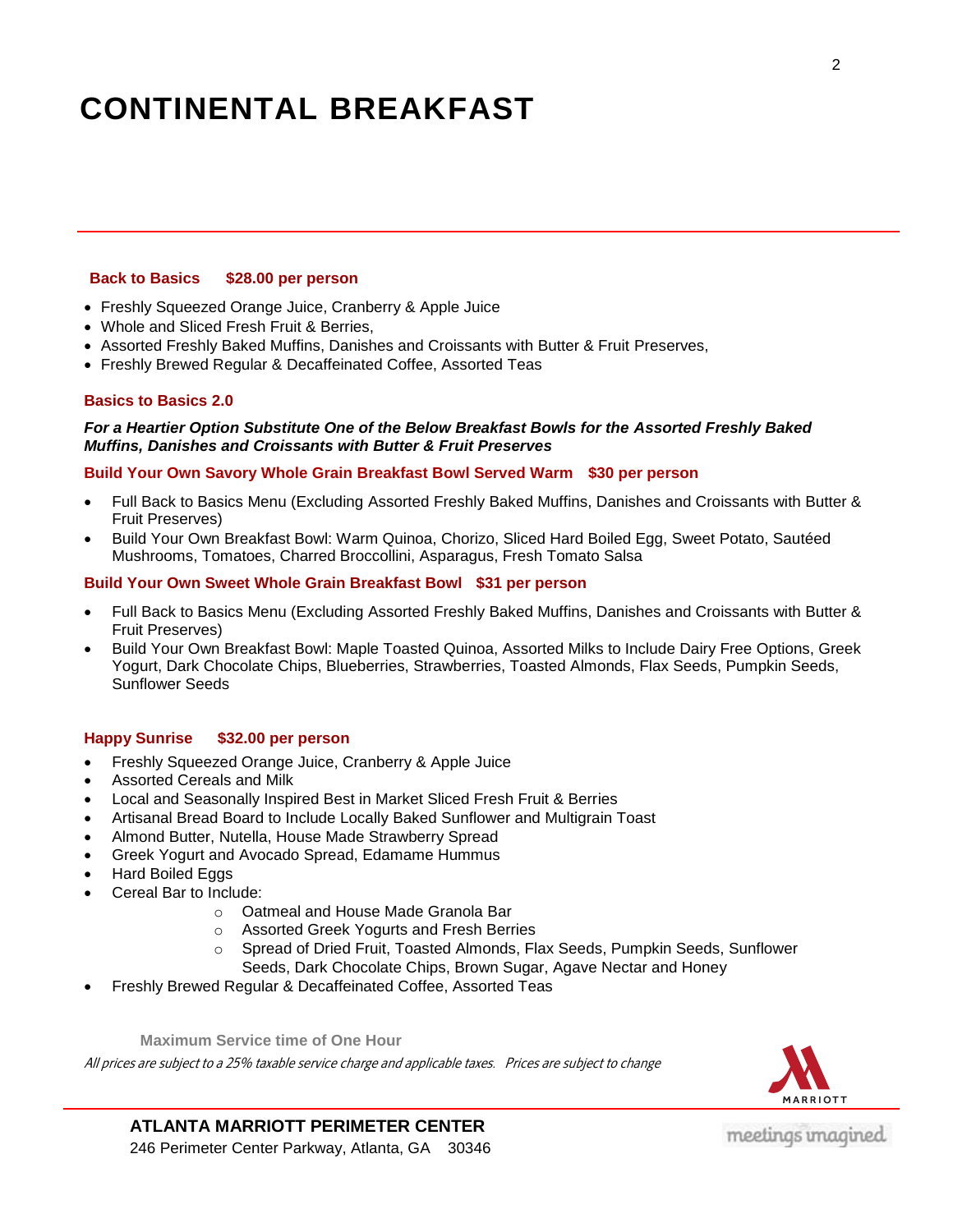### **BREAKFAST BUFFET**

#### **Concourse Buffet | \$38.00 per person**

- Freshly Squeezed Orange Juice, Cranberry & Apple Juices
- Cereal Bar to Include:
	- o Oatmeal and House Made Granola Bar
	- o Assorted Greek Yogurts and Fresh Berries
	- o Spread of Dried Fruit, Toasted Almonds, Flax Seeds, Pumpkin Seeds, Sunflower Seeds, Dark Chocolate Chips, Brown Sugar, Agave Nectar and Honey
- Local and Seasonally Inspired Best in Market Whole and Sliced Fresh Fruits & Berries
- Chef's Breakfast Bread of the Day
- Cage Free Fluffy Scrambled Eggs
- Chef's Breakfast Potato of the Day
- Choice of Two:
	- ~Grilled Herbed Chicken Sausage ~ Turkey Sausage ~ ~ Crisp Bacon
	- Freshly Brewed Regular & Decaffeinated Coffee, Assorted Teas

#### **Stay Fit Breakfast Buffet | \$40.00 per person**

- Freshly Squeezed Orange Juice, Cranberry & Apple Juices
- Cereal Bar to Include:
	- o Oatmeal and House Made Granola Bars
	- o Assorted Greek Yogurts and Fresh Berries
	- o Spread of Dried Fruit, Toasted Almonds, Flax Seeds, Pumpkin Seeds, Sunflower Seeds, Dark Chocolate Chips, Brown Sugar, Agave Nectar and Honey
	- Local and Seasonally Inspired Best in Market Whole and Sliced Fresh Fruits & Berries
- Gluten Free Blueberry and Cranberry Orange Muffins
- Egg White Frittata, Asparagus, Roasted Bell Pepper and Pecorino Frittata Squares
- Sweet Potato and Black Bean Hash with Spinach and Corn Charred Poblanos
- Grilled Herbed Chicken Sausage and Turkey Bacon
- Freshly Brewed Regular & Decaffeinated Coffee, Assorted Teas

#### **Executive Breakfast, For Groups less than 25 guests | \$33.00 per person**

- Freshly Squeezed Orange Juice, Cranberry & Apple Juices
- Sliced Fresh Fruit & Berries
- Assorted Freshly Baked Muffins, Danishes and Croissants with Butter & Fruit Preserves,
- Freshly Brewed Regular & Decaffeinated Coffee, Assorted Teas

#### **Choice of One of the Following**

- Chicken Sausage, Roasted Bell Pepper and Cheddar Frittata Squares
- Ricotta, Honey Grilled Apples, Bacon, Sautéed Kale and Fried Egg on Ciabatta
- Prosciutto, Fresh Mozzarella, Sun Dried Tomato Spread, Fried Egg on Parmesan Focaccia Panini
- Smoked Salmon Bagel, Shaved Red Onion and Tomato with Cream Cheese

*Breakfast Buffets based on one hour of service.* 

*For groups with less than 25 guests, additional service fee of \$100 will apply to the Breakfast Buffets*

*A*ll prices are subject to a 25% taxable service charge and applicable taxes. Prices are subject to change

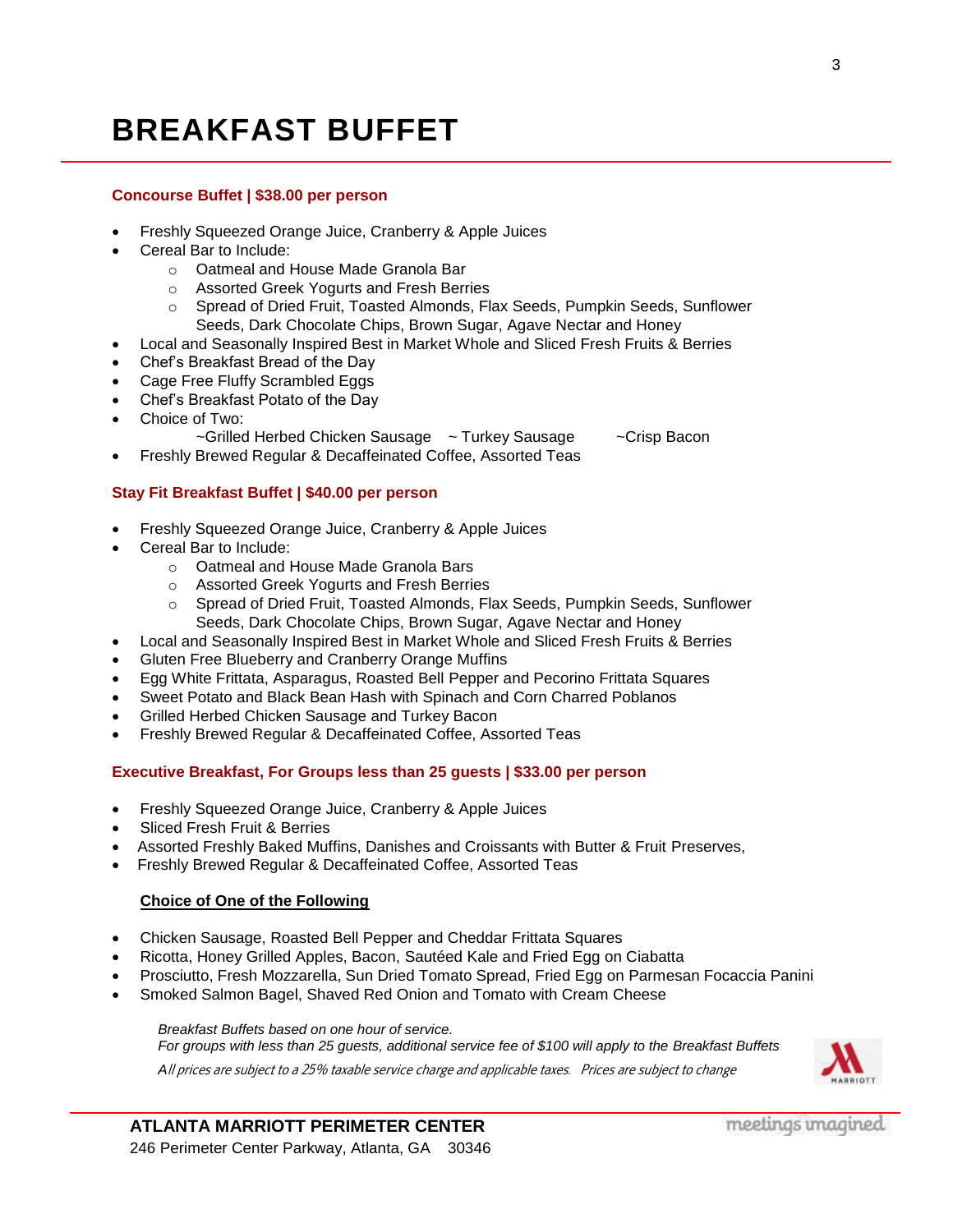### **BREAKS**

#### **The Refresher | \$24.00 per person**

All day beverages for up to 8<sup>1</sup> hours to include:

- Assorted Soft Drinks
- Bottled Waters

- Freshly Brewed Regular & Decaffeinated Coffee
- Assorted Teas

#### **Rise & Shine | \$19.00 per person**

- House Made Cashew Granola Nibbles
- Greek Yogurt
- Whole Fruit
- Power Bars
- Red Bull
- Freshly Brewed Regular & Decaffeinated Coffee, Assorted Teas

#### **Blended Bliss | \$18.00 per person** *Pick Any Three of the Following House Made Smoothie Shots*

- Triple Berry
- Mango Peach Lassi
- Strawberry Banana and Oatmeal
- Peanut Butter, Banana and Raspberry
- Spinach, Banana and Almond Butter

#### **Power Up | \$18.00 per person**

- Spinach and Walnut Dip
- Whole Grain Crostini
- Peanut Butter Bars
- Blueberry Trail Mix
- Hard Boiled Eggs
- Cinnamon Cookies
- Green Tea

#### **Sweet n' Salty | \$18 per person**

- Assorted Savory Snack Mixes
- Dried Fruit
- Assorted Smoked Nuts
- Dark Chocolate Chips
- M&Ms

#### **Georgia Peach |\$18 per person**

- Peach, Ricotta, Arugula and Prosciutto Flatbread
- Crispy Tortilla Chips with Peach and Habanero **Salsa**
- Peach and Ginger Coffee Cake
- Dried Peach Slices
- Freshly Brewed Regular & Decaffeinated Coffee, Assorted Teas

#### **Brilliant Bakery | \$18.00 per person**

- Freshly Baked Assorted Cookies , Brownies & **Blondies**
- Whole Fruit.
- Whole, 2% & Skim Milk, Chocolate Milk, Almond Milk
- **•** Freshly Brewed Regular & Decaffeinated Coffee, Assorted Teas

#### **Perfect Game | \$21.00 per person**

- Baked Jumbo Soft Pretzels with Spicy Mustard
- Freshly Popped Popcorn with Assorted Seasonings
- Georgia Peanut Brittle
- Tortilla Chips with Nacho Cheese and Salsa
- Assorted *Stewart's*<sup>®</sup> Soft Drinks
- Freshly Brewed Regular & Decaffeinated Coffee, Assorted Teas

#### **Wine Down | \$26.00 per person**

- A Selection of Hand Crafted Cheeses, Avocado and Jalapeno Cream Cheese Spread
- Smoked Almonds and Dried Fruit
- Artisanal Bread and Crackers
- Selection of Local Wines Displayed for a Delightful Tasting Experience
- All prices are subject to a 25% taxable service charge and applicable taxes. Prices are subject to change

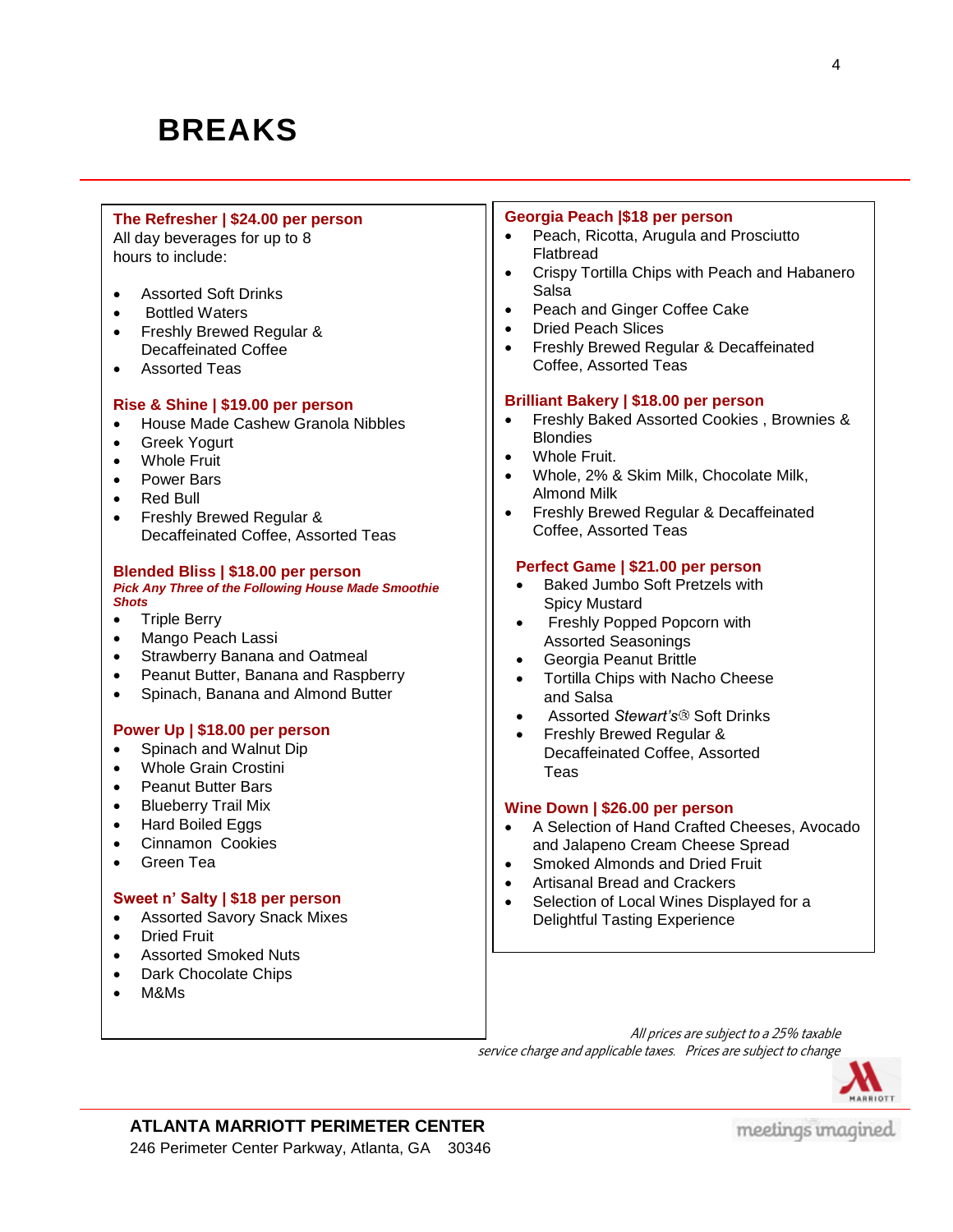### **LUNCH BUFFET**

#### **Country Comforts| \$50.00 per person**

- Roasted Corn Chowder
- Baby Iceberg Salad, Crumbled Blue Cheese, Applewood Smoked Bacon, Heirloom Tomatoes, Avocado Ranch Dressing
- Fingerling Potato Salad, Sweet Corn and Arugula, Mustard Barbeque Vinaigrette
- Texas Smoked Brisket, Grilled Poblanos and Onion Hash
- BBQ Smoked Chicken
- Smoked Gouda and Ditalini Macaroni & Cheese
- Green Beans with Caramelized Onions
- Skillet Cornbread and Cheddar & Garlic Biscuits
- Pecan Diamonds
- Banana Pudding

#### **The Fit Life | \$46.00 per person**

- White Bean Soup, Kalamata Olives and Basil Pesto
- Baby Arugula, Orange Segments, Pine Nuts, Baby Heirloom Tomatoes, Feta with Champagne and Oregano Vinaigrette
- Quinoa Salad with Roasted Asparagus, Spring Peas, Pepitas, Roasted Peppers, Toasted Almonds, Fresh Herbs with a Honey Lemon Vinaigrette
- Grilled Chicken, Grapefruit and Rosemary Marmalade with Roasted Chicken Jus
- Oven Roasted Salmon with Caponata Tomato Caper Sauce
- Whole wheat Penne pasta with Kale pesto, Kalamata olives, Pine nuts and roasted pearl onions
- Char Grilled Brocolini with Lemon and Pecorino
- Orange and Greek Yogurt Parfaits with Pistachio Slivers
- Cinnamon Roasted Pears with Oatmeal Streusel

Lunch Buffets Include: Iced Tea; Freshly Brewed Regular & Decaffeinated Coffee and Assorted Teas Buffets based on one hour of service. For groups with less than 25 guests, service fee of \$100 will apply Buffets not available for less than 10 guests - see your event specialist for special menus

All prices are subject to a 25% taxable service charge and applicable taxes. Prices are subject to change

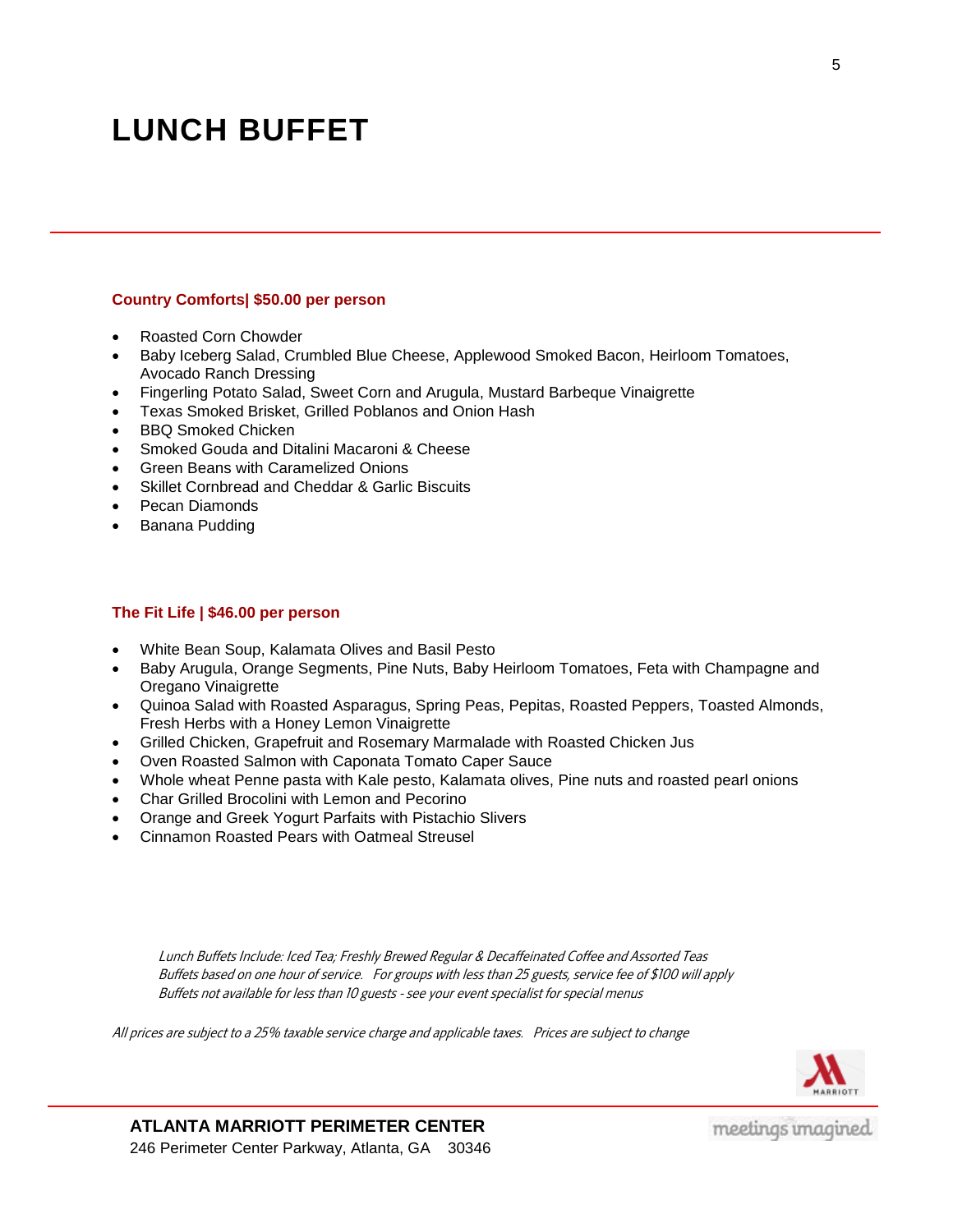## **LUNCH BUFFET**

#### **Sandwich Shop | \$42.00 per person**

- Chef's Soup of the Day
- Garden Salad with Mixed Baby Greens, Crisp Romaine, Sliced Cucumber, Baby Heirloom Tomatoes, Shredded Carrots, Blue Cheese Crumbles, Chopped Bacon, Buttermilk Ranch Dressing, Vidalia Onion Vinaigrette.
	- Select **up to three** of the following Sandwich Selections
	- o Grilled Zucchini, Squash, Eggplant, Balsamic Roasted Red Onions, Sliced Tomato with Mozzarella on a Ciabatta Roll.
	- o Char Grilled Chicken, Ciabatta, Thick Sliced Bacon, Greens, Swiss Cheese, Roasted Tomato and Caper Spread.
	- o Roast Beef Sandwich Pretzel Roll, Horseradish Spread, Aged Cheddar, Arugula.
	- o Smoked Turkey, Shaved Apples and Bacon, Alfalfa Sprouts and Herbed Cream Cheese on Brioche
	- o Tomato, Bacon, Avocado and Lettuce in a Spinach Wrap
	- o Shrimp Waldorf Salad on a Potato Dill Bun
	- o Smoked Pork Tenderloin, Peach Jam, Blue Cheese, Arugula on a Baguette
	- o Charred Eggplant, Tomato and Cucumber Salad, Hummus on a Pita
- Hand Picked Seasonal Whole Fruit
- Dark Chocolate Brownie

\*\*Note this menu can be served as a box lunch or presented market style.

For Box Lunch selection, Garden Salad would be replaced with Baby Tomato and Mozzarella Salad, and Soup would be replaced with individual bags of Potato Chips.

#### **Gourmet Salad Bar | \$42.00 per person**

- Chef's Soup of the Day
- Artisanal Greens, Crisp Romaine, Arugula, Strawberries, Sliced Oranges, Blueberries, Toasted Almonds, Pumpkin Seeds, Sunflower Seeds, Flax, Croutons, Feta, Parmesan, Goat Cheese, Heirloom Tomatoes, Cucumbers, Shaved Carrots
- Assorted Selection of Dressings
- Carving Display of Proteins to Include Grilled Chicken, Steak and Seared Salmon
- Seasonal Fruit Tarts
- Dark Chocolate and yogurt pudding with grapefruit

*Lunch Buffets Include: Freshly Brewed Regular & Decaffeinated Coffee and Assorted Teas & Iced Tea*

All prices are subject to a 25% taxable service charge and applicable taxes. Prices are subject to change



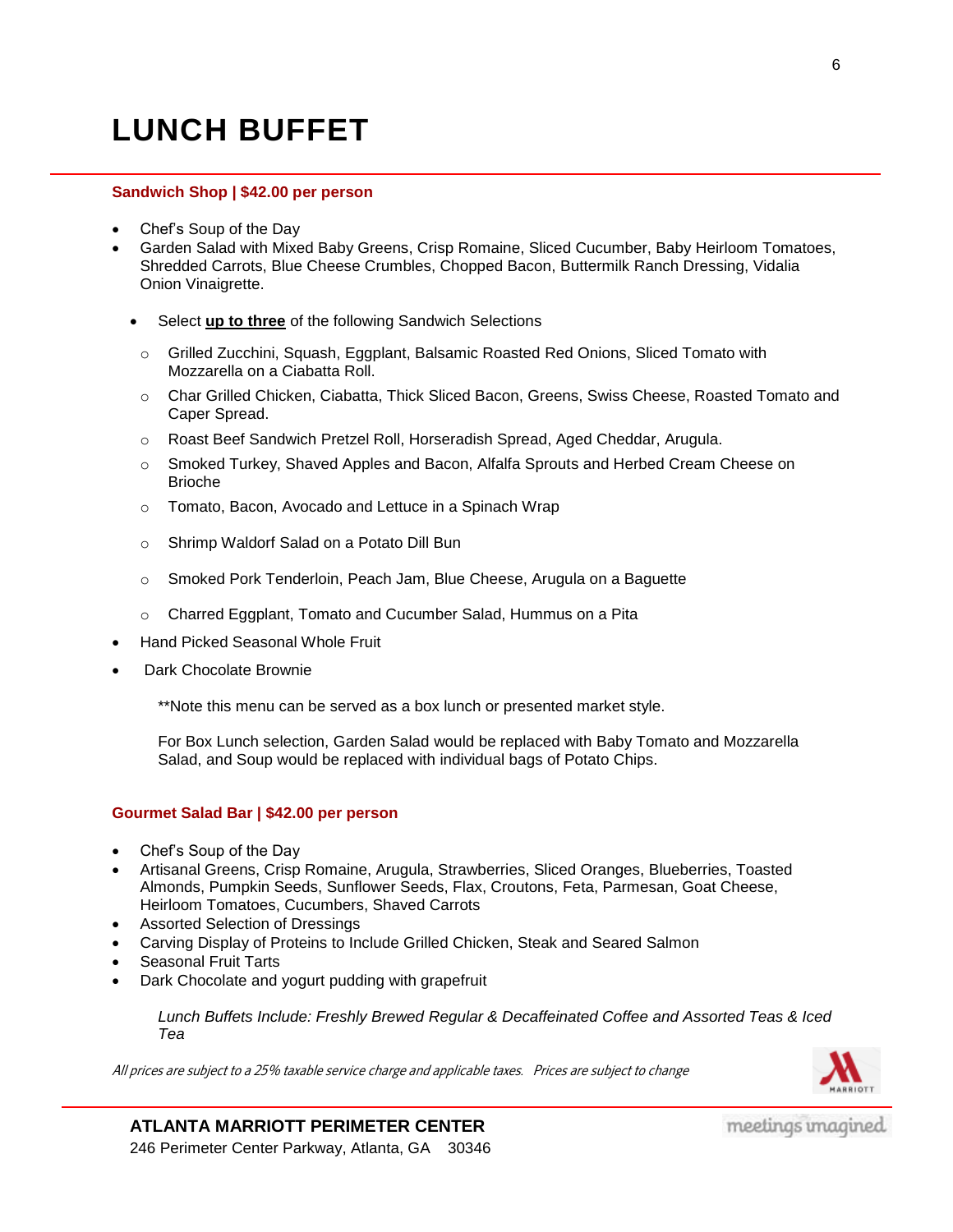# **LUNCH BUFFET**

#### **Uniquely You-Lunch | Two Entrée Lunch-\$50.00 per Person Three Entrée Lunch- \$52.00 per Person**

#### Soups (Pick One)

- Chicken Noodle Soup
- Sweet Potato and Kale Soup
- Baked Potato Soup with Bacon, Cheddar and Scallions
- Salad

#### Pick Two Greens

- Arugula
- Baby Kale

#### Pick Six Toppings

- **Strawberries**
- Grapes
- Sliced Oranges
- Blueberries
- Toasted Almonds
- Candied Pecans

#### Pick Two Dressings

• Balsamic Vinaigrette

Lemon Tarragon Vinaigrette

Italian

- Romaine Spinach
- Pumpkin Seeds
- Sunflower Seeds
- Flax
- Croutons
- Feta
- Parmesan
- Vidalia Onion
- Ranch
- Blue Cheese
- Roasted Mushroom and Lentil Soup
- Beef Short Rib and Onion Soup
	- Artisanal Mixed Greens
	- Iceberg Wedges
	- Blue Cheese
	- Goat Cheese
	- Heirloom Tomatoes
	- Cucumbers
	- Shaved Carrots
	- Caesar
	- Citrus Vinaigrette

#### Entrees (Pick Entrees and One of the Three Suggested Sauces for Each)

- Grilled Chicken ~ Roasted Chicken Jus with Mushrooms ~Lemon Caper Sauce ~ ~ Honey and Bourbon BBQ Pan Seared Salmon ~Ginger and Teriyaki Glaze ~Heirloom Tomato and Olive Relish ~Grain Mustard and Maple Sauce Flank Steak ~Cipollini Onion and Balsamic Glaze ~Chimichurri Sauce ~JC's Southern Rub Roast Pork Loin ~Apple and Bacon Chutney ~Rosemary and Orange Sauce ~Mushroom Marsala Sauce Grilled Vegetables with Saffron and Spinach Quinoa ~Thai Curry - 2-1 ~Lemon and Garlic Butter - 20 ~Olive Oil and Rosemary Sides (Pick One) Herb and Cream Cheese Mac n'
- Oven Roasted Fingerling Potatoes Saffron Basmati Rice • Lemon and Basil Risotto
	- Roasted Garlic Mashed Potatoes
- Stir Fried Quinoa

#### Vegetable (Pick One)

- Grilled Asparagus with Lemon and Pecorino
- Sautéed Green Beans

#### Dessert (Pick Two)

- Tiramisu
	-
	- Chocolate Chip Cannoli
- Red Velvet Cake
- Roasted Corn and Peppers

Seasonal Garlic Vegetables

- Peach Cobber
- 
- Strawberry Shortcake with Grand Marnier
- Lunch Buffets Include: Iced Tea; Freshly Brewed Regular & Decaffeinated Coffee and Assorted Teas
- Roasted Zucchini with Pearl Onions and Cumin
- Banana Puddings Parfait

Cheese



meetings imagined

**ATLANTA MARRIOTT PERIMETER CENTER** 246 Perimeter Center Parkway, Atlanta, GA 30346

Buffets based on one hour of service. For groups with less than 25 guests, service fee of \$100 will apply

All prices are subject to a 25% taxable service charge and applicable taxes. Prices are subject to change

Buffets not available for less than 10 guests - see your event specialist for special menus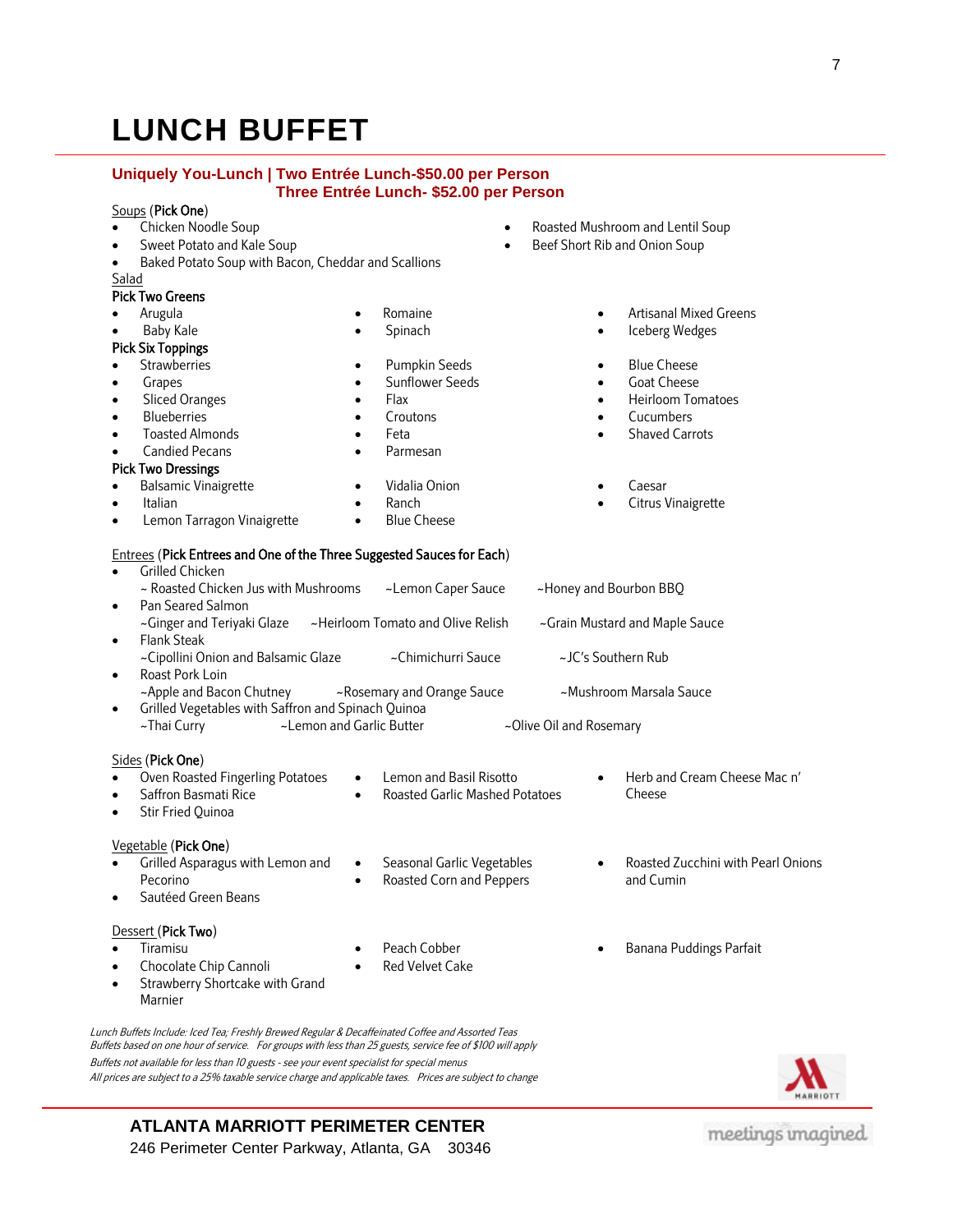## **PLATED LUNCHEON**

#### **Hot Plated Lunch Selections**

#### Salad Selections

- Mixed Greens, Cherry Tomatoes, Sliced Cucumbers, Shaved Carrot, Red Wine Vinaigrette
- Classic Caesar Salad, Shaved Parmesan Cheese, Croutons, Creamy Caesar Dressing
- Baby Green with Orange Segments, Strawberries and Crumbled Feta with a Citrus Vinaigrette

#### Entrées

- Honey and Cumin Seared Grilled Organic Chicken Breast, Roasted Cauliflower and Chickpea Couscous, Broccolini, Greek Yogurt and Saffron Sauce with a Candied Orange Garnish | \$44.00 per person
- Grilled Sustainable Salmon, Lemon Artichoke Risotto, Grilled Asparagus, Heirloom Cherry Tomato and Olive Salad Garnished with Basil Pesto | \$43.00 per person
- Pan Seared Flat Iron Steak, Toasted Quinoa with Shallots, Mixed Wax Beans and Baby Carrots and Garnished with Pepperanota | \$50.00 per person
- Grilled Vegetables, Saffron and Spinach Quinoa, Thai Curry | \$37.00 per person

#### Chilled Plated Lunch Selections

#### Soup Selections

- Roasted Corn Chowder
- Curried Cauliflower Bisque, Parmesan Croutons
- White Bean Soup, Kalamata Olive and Basil Pesto
- Tomato Bisque with Toasted Parmesan Croutons

#### Grilled Chicken Caesar salad | \$33.00 per person

- Romaine Lettuce with Herb Croutons
- Shaved Parmesan Cheese.
- **•** Grilled Chicken Breast, Creamy Caesar Dressing
- With Grilled Salmon | \$37.00 per person

#### Fennel Scented Salmon | \$37.00 per person

 Over a Toasted Quinoa Salad with Oranges, Heirloom Tomatoes, Spinach, Grilled Asparagus and a Beet Reduction

I

#### Zaatar Spiced Chicken Breast | \$34.00 per person

 Over a Curried Lentil & Chickpea Salad, Seasonal Vegetables with a Frisee Garnish and Saffron Dressing

#### Dessert Selections

- Grand Marnier Macerated Berries with Whipped Cream
- Chocolate Panna Cotta with Blackberries
- New York Cheesecake with Strawberries
- Georgia Pecan Pie with Whipped Cream and Caramel Drizzle

Plated Luncheons Include: Rolls & Butter, Salad, Choice of Dessert, Freshly Brewed Regular Coffee, Decaffeinated Coffee, and Assorted Teas & Iced Tea

All prices are subject to a 25% taxable service charge and applicable taxes. Prices are subject to change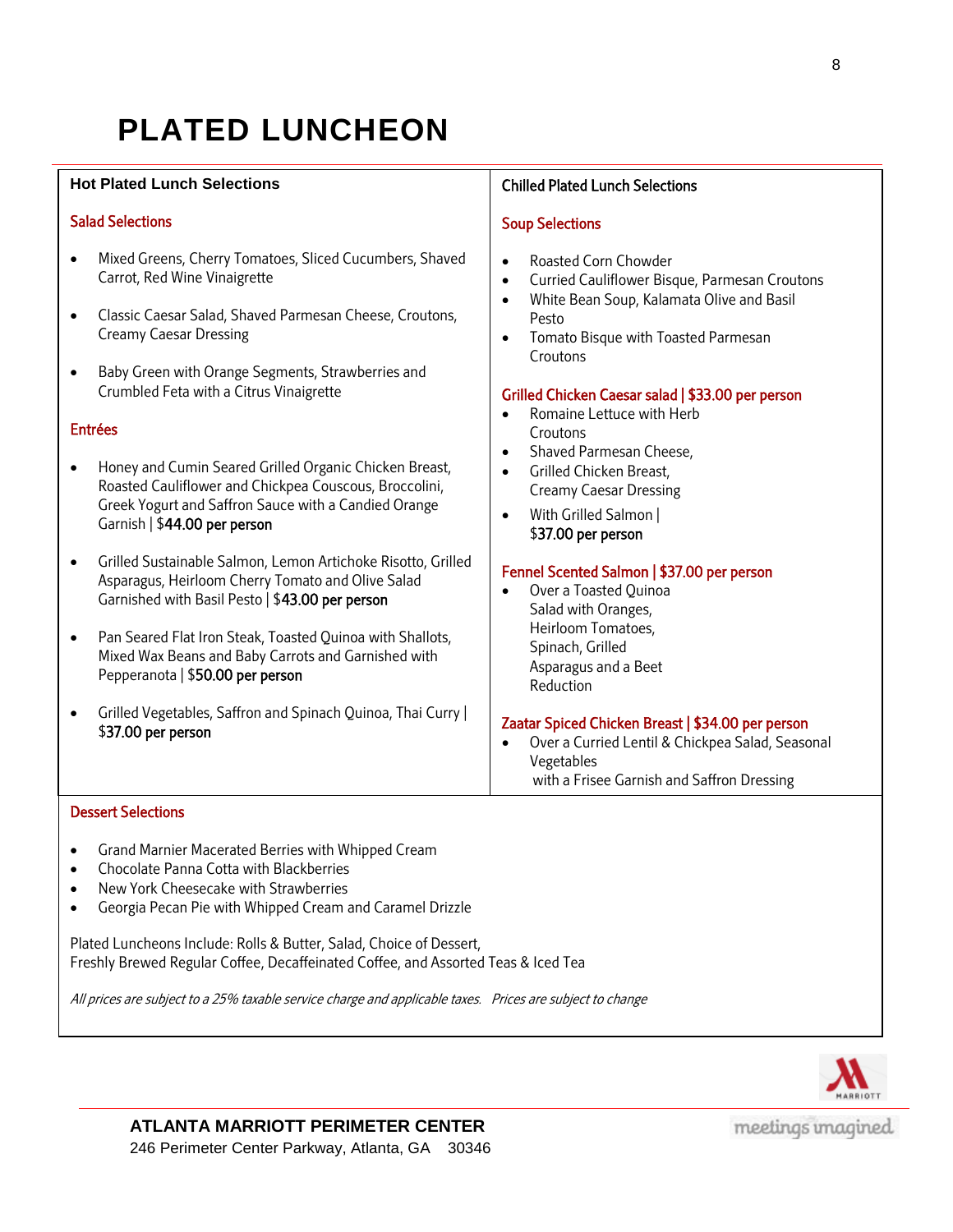# **HORS D' OEUVRES**

### **Hot Hors D'oeuvres** Lobster and Black Bean Empanada with Crème Fraiche| 8.00/piece

- Mini Philly Cheesesteak| 8.00/piece
- Salmon en Croute with Blue Cheese Moussel 8.00/piece
- Short Rib Pot Pie| 8.00/piece
- Curried Potato Samosas with Plum Sauce| 8.00/piece
- Vegetable Spring Rolls with Cilantro Ponzu Sauce| 8.00/piece
- Bacon Wrapped Blue Cheese Meatballs 8.00/piece
- Honey Soy Glazed Beef Skewers | 8.00/piece
- Mini Crab Cakes with Grain Mustard Aioli| 8.00/piece
- BBQ Chicken Sliders| 8.00/piece

#### **Cold Hors D'oeuvres**

- Mini Crab and Citrus Spoons| 8.00/piece
- Olive and Heirloom Tomato Bruschetta with Micro Arugula| 8.00/piece
- Deviled Egg with Pickled Grapes and Bacon| 8.00/piece
- Honey Chipotle Glazed Shrimp, Grit Cake and Blue Cheese | 10.00/piece
- Spanish Potato Tortilla, Smoked Bell Pepper and Goat Cheese Mousse| 8.00/piece
- Silver Dollar Beef Tenderloin Brioche with Horseradish Cream and Micro Arugula| 8.00/piece

*Items must be ordered in quantities of 25 pieces per item selected*

All prices are subject to a 25% taxable service charge and applicable taxes. Prices are subject to change



**ATLANTA MARRIOTT PERIMETER CENTER** 246 Perimeter Center Parkway, Atlanta, GA 30346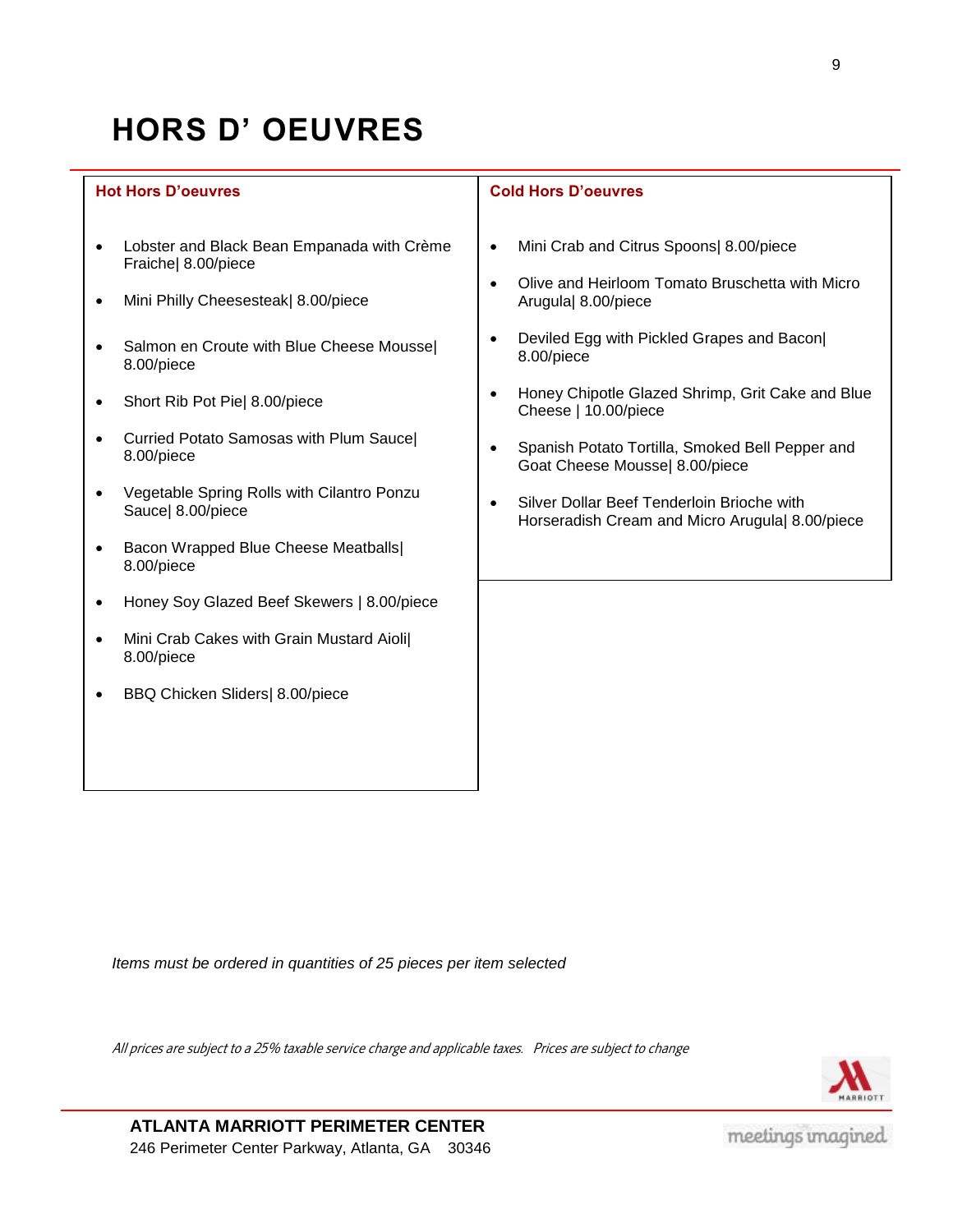### **RECEPTION STATIONS**

#### **Carving**

#### **Herb Crusted Prime Rib\* | \$23 per person**

Served with Horseradish Sauce, Mustard & Truffle Demi-Glaze, Brioche Rolls and White Cheddar Mashed Potatoes

#### **Black Pepper Crusted Beef Top Round\* | \$19 per person**

Sautéed Mushrooms, Herb Mayonnaise, Red Wine Onions, Sundried Tomato Focaccia Rolls and Pretzel Mini Buns

#### **Cochon Du Lait\* | \$22 per person**

Smoked Whole Suckling Pig, Selection of BBQ Sauces, Peach and Habanero Relish, Cilantro Mayonnaise, Cheddar Cheese Biscuits, Onion Brioche Mini Buns, House Made Banana and Sweet Potato Chips (requires a minimum of 50 guests\*)

#### **Jerk Roasted Whole Salmon\* | \$20 per person**

winn Frour and Corn Tortinas, Taco Shells, Charled<br>Tomato Salsa, Black Bean and Corn Relish Mini Flour and Corn Tortillas, Taco Shells, Charred

#### Semeny and Cerlie Reseted Leg of Lemb\*l C Rosemary and Garlic Roasted Leg of Lamb\*| \$21<br>nex noteen **per person**

**Per Person**<br>Hummus, Marinated Peppers and Feta, Olive Tapenade, Grilled Flat Breads, Roasted Potatoes

#### **Slow Roasted Turkey\*| \$17 per person**

Cranberry and Ginger Chutney, Assorted Mustards, Herb Mayonnaise, Rolls, Wild Rice and Pecan Pilaf

#### Action Stations

#### **Shrimp & Grits\* | 25.00 per person**

Sautéed Jumbo Gulf Shrimp with Garlic, Peppers and Onions, Parsley and Butter Creamy White Cheddar Grits and Chorizo Gravy

#### **Ricebowl\* | 19.00 per person**

Brown Rice, Jasmine Rice, Grilled Chicken, Seared Flank Steak, Sesame Bake Tofu, Guacamole, Fresh Pico de Gallo, Cilantro, Cucumber, Edamame, Roasted Corn, Radish, Diced Tomato, Scallion, Ginger Soy Dressing

#### **Grilled Cheese Station\*| 17.00 per person**

Prosciutto, Pear Jam, Brie, Sour Dough Applewood Smoked Bacon, Pickles, White Cheddar, Roasted Garlic Aioli, White Bread Roasted Tomato, Fresh Mozzarella, Pesto, Rustic Country Bread

#### **Chicken and Waffles\*| 22.00 per person**

Crispy Fried Chicken Tenders and Blackened Chicken, Belgium Waffles and Jalapeno Cornbread Waffles, Honey, Peach Chutney, Maples Syrup and Black Pepper Gravy

*\* One attendant required | \$100 each*

#### **Self- Serve Dessert Stations**

**Petit Fours | 17.00 per person** Seasonal Selection of Gourmet Petit Fours

**Chocolate Dream | 16.00 per person** Assorted Seasonal Dark, Milk and White Chocolate **Desserts** Add Spiked Hot Chocolate **| 6.00 per person**

*Minimum of 25 guests required for station service\**

*Station service is offered as part of additional reception menu selections. Stations are not offered as a stand-alone dining option.* 

All prices are subject to a 25% taxable service charge and applicable taxes. Prices are subject to change



**ATLANTA MARRIOTT PERIMETER CENTER** 246 Perimeter Center Parkway, Atlanta, GA 30346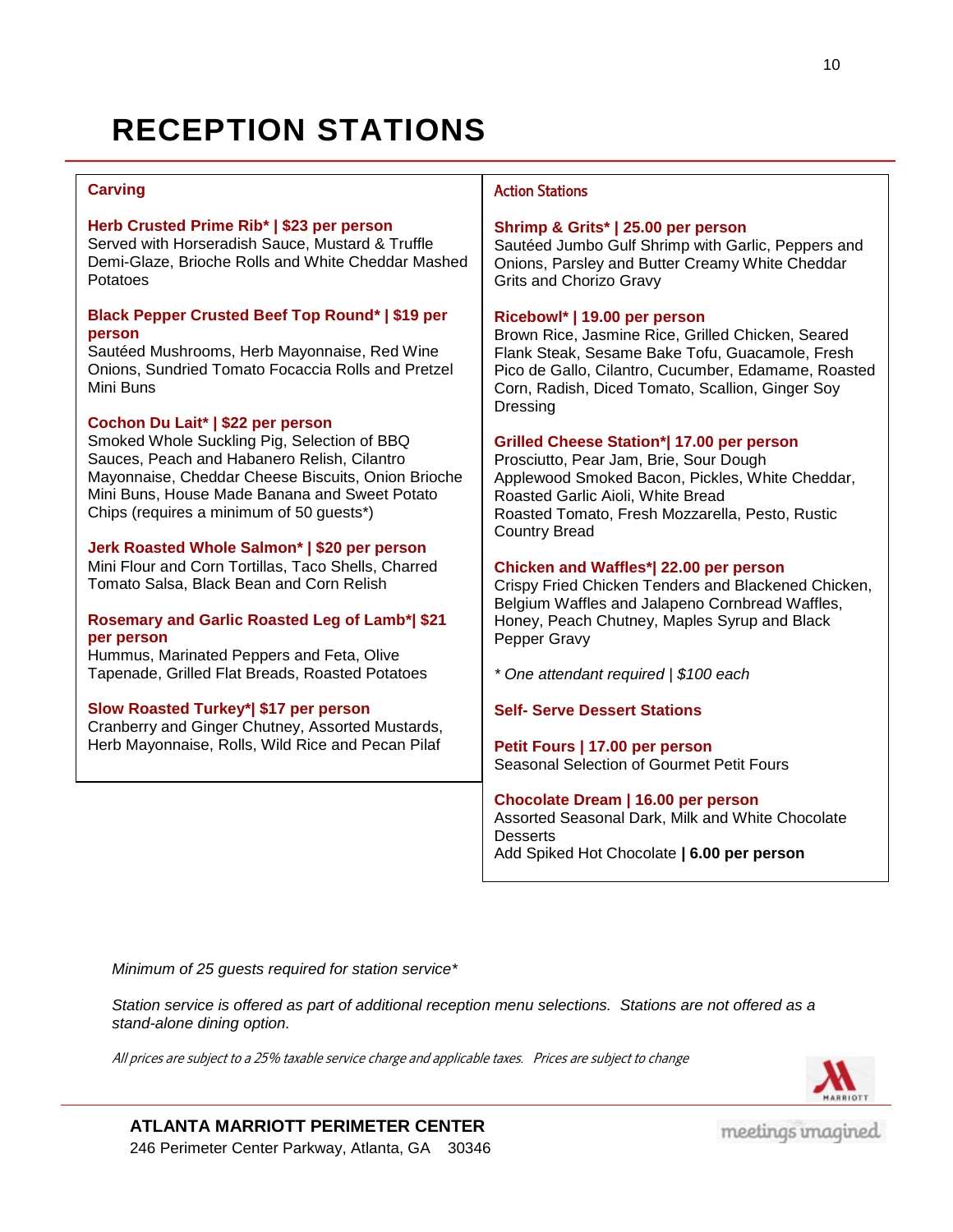### **RECEPTION DISPLAYS**

#### **Artisanal Cheese Display | \$16.00 per person**

 Assorted Soft, Hard, Sharp, Mild and International Cheeses. Smoked Almonds, Assorted Fresh and Dried Fruit, Bread and Crackers

#### **Veggie Table | \$15.00 per person**

 Baby Carrots, Heirloom Tomatoes, Broccolini and Asparagus Spears served with a selection of Avocado Ranch, Spicy Chipotle Hummus, Roasted Tomato and Goat Cheese

#### **Antipasto | \$22.00 per person**

- Artisan Cured Meats to Include Prosciutto, Salami and Mortadella
- Assorted Soft, Hard, Sharp, Mild and International Cheeses.
- Red Wine Cured Bell Peppers, Artichoke Tapenade, Babaganoush and Pickled Vegetables
- Crispy Pita and Herb Rubbed Crostini

#### **Bruschetta Display | \$15.00 per person**

- Toasted Rustic Garlic Bread, Crushed Heirloom Tomatoes with Basil, Kalamata Olive Tapenade
- Marinated Artichokes and Chickpeas, Charred Peppers and Feta, Chunky Guacamole, Prosciutto Pickled Red Onions and Blue Cheese, Goat Cheese, Bacon and Fig Spread

#### **Fruit Frenzy | \$15.00 per person**

- Sliced Fruit with Seasonal Berries
- Fruit Chips with Caramel Apple Cinnamon Dip
- Assorted Dried Fruit

#### **The Meze | \$17.00 per person\***

- Smoked Paprika Hummus
- Babaganoush
- Tomato, Cucumber and Feta Salad
- Tabbouleh
- Marinated Olives
- Stuffed Grape Leaves
- Toasted Flat Breads, Naan and Grilled Pita with Tzatziki Sauce

#### **Flatbread Display | \$15.00 per person**

- BBQ Chicken, Gouda, Alfredo and Caramelized Onions
- Andouille Sausage, Pepper Jack Cheese, Spicy Marinara
- Roasted Tomato, Mozzarella, Pesto
- Prosciutto, Goat Cheese, Fig Jam, Arugula

All prices are subject to a 25% taxable service charge and applicable taxes. Prices are subject to change

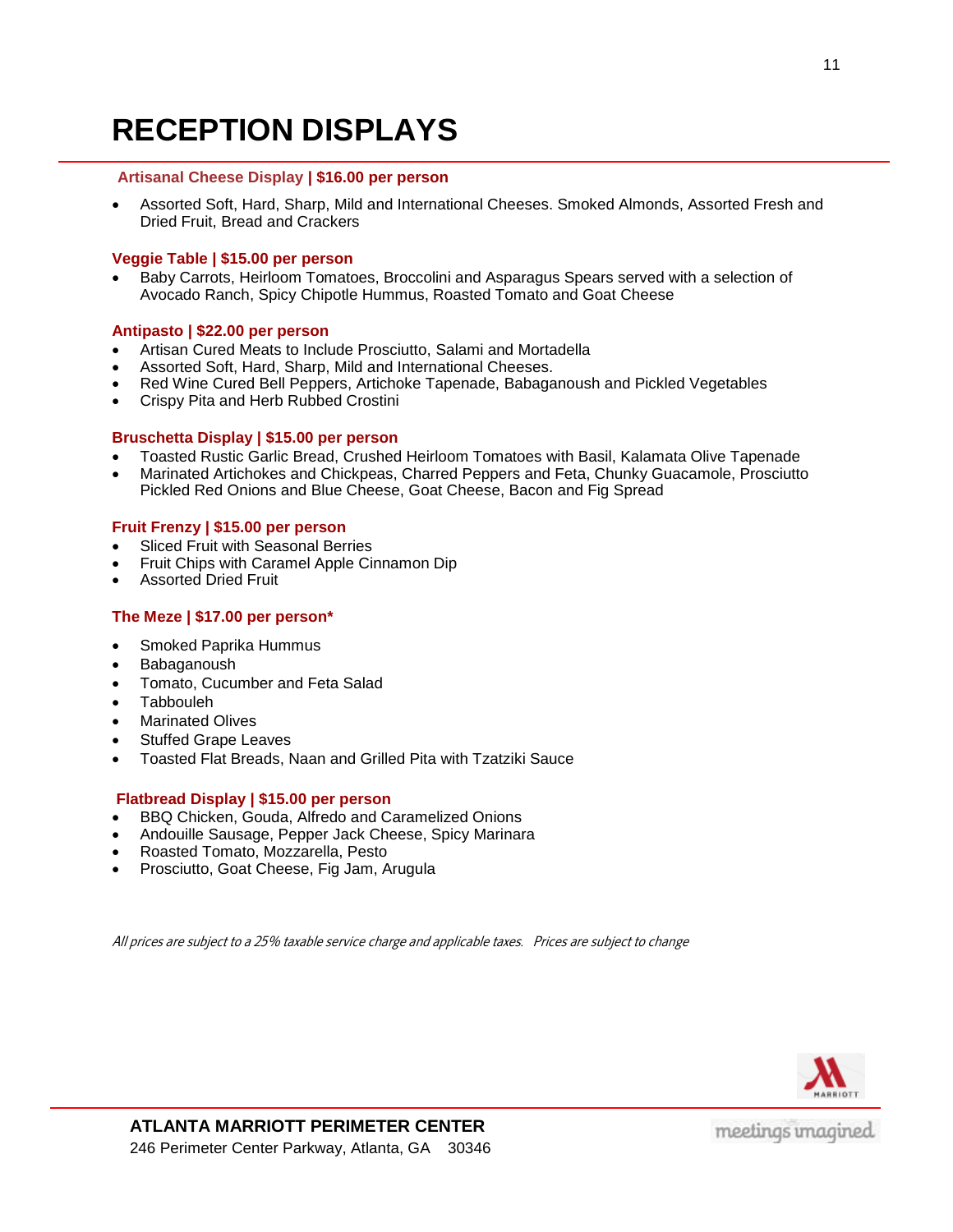### **DINNER BUFFET**

#### **The Low Country | \$68.00 per person**

- Savannah She Crab Bisque, Crème Fraiche
- Green Bean Salad, Crispy Vidalia Onions, Oranges, Mint and Sorghum Vinaigrette
- Skillet Corn Bread and Butter
- Field Greens, Spiced Pecans, Crumbled Blue Cheese, Vidalia Onions and Grape Tomatoes, Peach Citrus Dressing
- Pimento Cheese and French Onion Dips
- Hush Puppies
- Smoked Joyce Farms Chicken, Grilled Peaches, Grain Mustard BBQ
- Grilled South- East Family Farms Pork Tenderloin, Bourbon Glaze, Spiced Pecans
- Apple Cider Braised Collard Greens, Smoked Turkey
- Carolina Gold Rice Risotto
- Banana Pudding Parfait
- Red Velvet Cupcakes
- Warm Peach Cobbler with Vanilla Ice Cream

#### **Backyard Cookout | \$62.00 per person**

- Smoked Chicken and Sweet Potato Chowder
- Watermelon, Orange and Feta Salad, Chopped Mint, Extra Virgin Olive Oil
- Romaine and Watercress with Avocado, Jicama, Tomatoes, Chili Lime Vinaigrette
- Macaroni Salad, Charred Poblanos, Smoked Gouda Dressing
- Baked Potatoes with Sour Cream, Cheddar Cheese, Bacon Bits, Scallions and Whipped Butter
- Chili Beans, Sour Cream, Scallions
- Grilled Salmon, Roasted Fennel Couscous, Parmesan and Tomato Fondue
- Grilled Ribeye Steaks, Blue Cheese and Pickles Red Onion, Demi Glas
- Sweetwater 420 Braised and Grilled Bratwurst, Charred Poblanos and Onions, Pretzel Buns
- Grilled Fresh Corn on the Cob, Roasted Garlic and Scallion Butter
- Buttermilk Biscuits and Cornbread
- Dark Chocolate Cake
- Pecan Diamonds
- Warm Apple Cobbler with Vanilla Ice Cream

#### **The Farmer's Market | \$66.00 per person**

- White Bean Soup, Organic Kale and Chorizo
- Artisanal Greens, Arugula, Strawberries, Sliced Oranges, Toasted Almonds, Pumpkin Seeds, Sunflower Seeds, Flax, Feta, Parmesan, Lemon Tarragon Vinaigrette, Horseradish Vidalia Dressing
- Mustard, Apple and Carrot Slaw with Toasted Fennel Dressing
- Rum and Molasses Basted Pork Loin Pineapple and Habanero Salsa
- Slow Roasted Southeast Family Farms Sirloin with Horseradish au Jus
- Herb Pesto Grilled Chicken with Ragout of Fennel and Tomatoes
- Red Quinoa with Sweet Potatoes and Coconut Oil
- Oven Roasted Root Vegetables
- Dark Chocolate Pudding with Balsamic Strawberries
- Key Lime Tarts
- Rum roasted Pineapple with Cashews and Whipped Mascarpone

*Dinner Buffets Include: Freshly Brewed Regular & Decaffeinated Coffee, Assorted Teas* Buffets based on two hours of service. For groups with less than 25 guests, service fee of \$100 will apply \* One attendant required per 100 Guests | \$100 each All prices are subject to a 25% taxable service charge and applicable taxes. Prices are subject to change



### **ATLANTA MARRIOTT PERIMETER CENTER**

246 Perimeter Center Parkway, Atlanta, GA 30346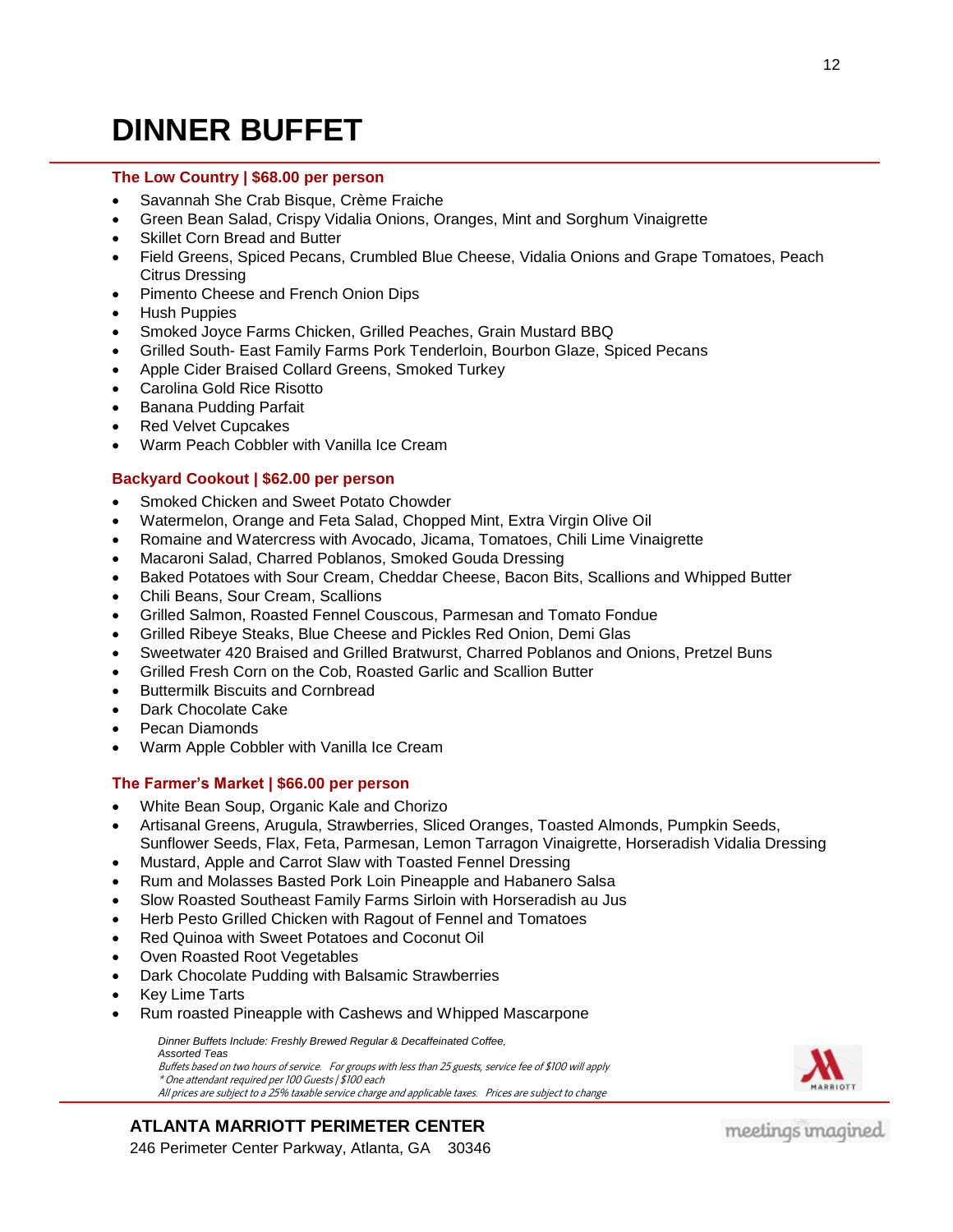### **DINNER BUFFET**

#### **Uniquely You-Dinner | Two Entrée Dinner-\$73 per Person Three Entrée Dinner- \$80 per Person**

#### $So$

|                                                  | Soups (Pick One)                                                                                                                                                                                                                                                                                                               |                                                                                                              |                                                         |                                                                                          |
|--------------------------------------------------|--------------------------------------------------------------------------------------------------------------------------------------------------------------------------------------------------------------------------------------------------------------------------------------------------------------------------------|--------------------------------------------------------------------------------------------------------------|---------------------------------------------------------|------------------------------------------------------------------------------------------|
| $\bullet$                                        | Sweet Potato, Chicken Apple Sausage and Kale Soup                                                                                                                                                                                                                                                                              | Smoked Tomato and Corn Soup<br>Shrimp Bisque<br>$\bullet$                                                    |                                                         |                                                                                          |
| $\bullet$                                        | Roasted Mushroom and Lentil Soup                                                                                                                                                                                                                                                                                               |                                                                                                              |                                                         |                                                                                          |
| $\bullet$                                        | Beef Short Rib and Onion Soup                                                                                                                                                                                                                                                                                                  |                                                                                                              |                                                         |                                                                                          |
| Salad                                            |                                                                                                                                                                                                                                                                                                                                |                                                                                                              |                                                         |                                                                                          |
|                                                  | <b>Pick Two Greens</b>                                                                                                                                                                                                                                                                                                         |                                                                                                              |                                                         |                                                                                          |
| $\bullet$                                        | Arugula<br>$\bullet$                                                                                                                                                                                                                                                                                                           | Romaine                                                                                                      | $\bullet$                                               | Artisanal Mixed Greens                                                                   |
| $\bullet$                                        | <b>Baby Kale</b><br>$\bullet$                                                                                                                                                                                                                                                                                                  | Spinach                                                                                                      | $\bullet$                                               | Iceberg Wedges                                                                           |
|                                                  | <b>Pick Six Toppings</b>                                                                                                                                                                                                                                                                                                       |                                                                                                              |                                                         |                                                                                          |
| $\bullet$                                        | Strawberries<br>$\bullet$                                                                                                                                                                                                                                                                                                      | Pumpkin Seeds                                                                                                |                                                         | <b>Blue Cheese</b>                                                                       |
| $\bullet$                                        | Grapes<br>$\bullet$                                                                                                                                                                                                                                                                                                            | <b>Sunflower Seeds</b>                                                                                       | $\bullet$                                               | Goat Cheese                                                                              |
| $\bullet$                                        | <b>Sliced Oranges</b><br>$\bullet$                                                                                                                                                                                                                                                                                             | Flax                                                                                                         | $\bullet$                                               | Heirloom Tomatoes                                                                        |
| $\bullet$                                        | <b>Blueberries</b><br>$\bullet$                                                                                                                                                                                                                                                                                                | Croutons                                                                                                     | $\bullet$                                               | Cucumbers                                                                                |
| $\bullet$                                        | <b>Toasted Almonds</b><br>$\bullet$                                                                                                                                                                                                                                                                                            | Feta                                                                                                         | $\bullet$                                               | <b>Shaved Carrots</b>                                                                    |
| $\bullet$                                        | <b>Candied Pecans</b><br>$\bullet$                                                                                                                                                                                                                                                                                             | Parmesan                                                                                                     |                                                         |                                                                                          |
|                                                  | <b>Pick Two Dressings</b>                                                                                                                                                                                                                                                                                                      |                                                                                                              |                                                         |                                                                                          |
| $\bullet$                                        | <b>Balsamic Vinaigrette</b><br>$\bullet$                                                                                                                                                                                                                                                                                       | Vidalia Onion                                                                                                |                                                         | Caesar                                                                                   |
| $\bullet$                                        | Italian<br>$\bullet$                                                                                                                                                                                                                                                                                                           | Ranch                                                                                                        |                                                         | Citrus Vinaigrette                                                                       |
| $\bullet$                                        | Lemon Tarragon Vinaigrette<br>$\bullet$                                                                                                                                                                                                                                                                                        | <b>Blue Cheese</b>                                                                                           |                                                         |                                                                                          |
| $\bullet$<br>$\bullet$<br>$\bullet$<br>$\bullet$ | ~ Lemon Grass and Ginger Sauce<br>Grilled Swordfish<br>~Shaved Fennel, Olives and Orange Ragout<br>Sliced New York Sirloin<br>~Cipollini Onion and Balsamic Glaze<br>Oven Roasted Pork Tenderloin<br>~Honey Mustard Jus<br>~Red Wine Oregano<br>Wild Mushroom Ravioli with Seasonal Greens<br>~Garlic, Cream and Fontina Sauce | ~Thai Style Curry<br>~Leek and Tomato Butter<br>~Mushroom Butter<br>~White Wine Sauce                        | ~Orange and Rosemary Butter<br>~Apple and Bacon Chutney | ~Honey and Miso Glaze<br>~Sweetwater Ale and Onions Sauce<br>~Charred Tomato Basil Broth |
|                                                  | Sides (Pick One)                                                                                                                                                                                                                                                                                                               |                                                                                                              |                                                         |                                                                                          |
| $\bullet$<br>$\bullet$<br>$\bullet$              | Rosemary Roasted Fingerling Potatoes.<br>Pecan and Wild Rice Pilaf<br>$\bullet$<br>Stir Fried Quinoa<br>$\bullet$                                                                                                                                                                                                              | Mushroom and Thyme Risotto<br>Cheese Ravioli in White Wine Sauce<br><b>Cheese and Garlic Mashed Potatoes</b> |                                                         | <b>Cumin Scented Black Beans</b>                                                         |
|                                                  | Vegetable (Pick One)                                                                                                                                                                                                                                                                                                           |                                                                                                              |                                                         |                                                                                          |
| $\bullet$                                        | Grilled Asparagus with Lemon and<br>$\bullet$                                                                                                                                                                                                                                                                                  | Haricot Verts with Crispy Shallots                                                                           |                                                         | <b>Smashed Parsnips</b>                                                                  |
|                                                  | Rosemary<br>$\bullet$                                                                                                                                                                                                                                                                                                          | <b>Balsamic Roasted Brussels Sprouts</b>                                                                     |                                                         |                                                                                          |
| $\bullet$                                        | Baby Carrots in Honey Butter<br>$\bullet$                                                                                                                                                                                                                                                                                      | Grilled Fresh Corn on the Cob                                                                                |                                                         |                                                                                          |
| $\bullet$<br>$\bullet$<br>$\bullet$<br>$\bullet$ | Dessert (Pick Two)<br>Tiramisu<br>New York Style Cheesecake<br>Pecan Diamonds<br>White Chocolate Bread Pudding                                                                                                                                                                                                                 | $\bullet$<br>$\bullet$                                                                                       | Dark Chocolate Mousse<br>Carrot Cake Squares            |                                                                                          |

- ens
- 

**ATLANTA MARRIOTT PERIMETER CENTER** 246 Perimeter Center Parkway, Atlanta, GA 30346

\* One attendant required per 100 Guests | \$100 each

*Dinner Buffets Include: Freshly Brewed Regular & Decaffeinated Coffee,*

All prices are subject to a 25% taxable service charge and applicable taxes. Prices are subject to change

### meetings unagined

- 
- Sliced New York Sirloin Oven Roasted Pork Tenderloin Wild Mushroom Ravioli with Seasonal Greens Sid
	-
	- Rosemary Roasted Fingerling Potatoes
	-

#### V<sub>e</sub>

Buffets based on two hours of service. For groups with less than 25 guests, service fee of \$100 will apply

- 
- 

*Assorted Teas*

White Chocolate Bread Pudding

- - **MARRIOTT**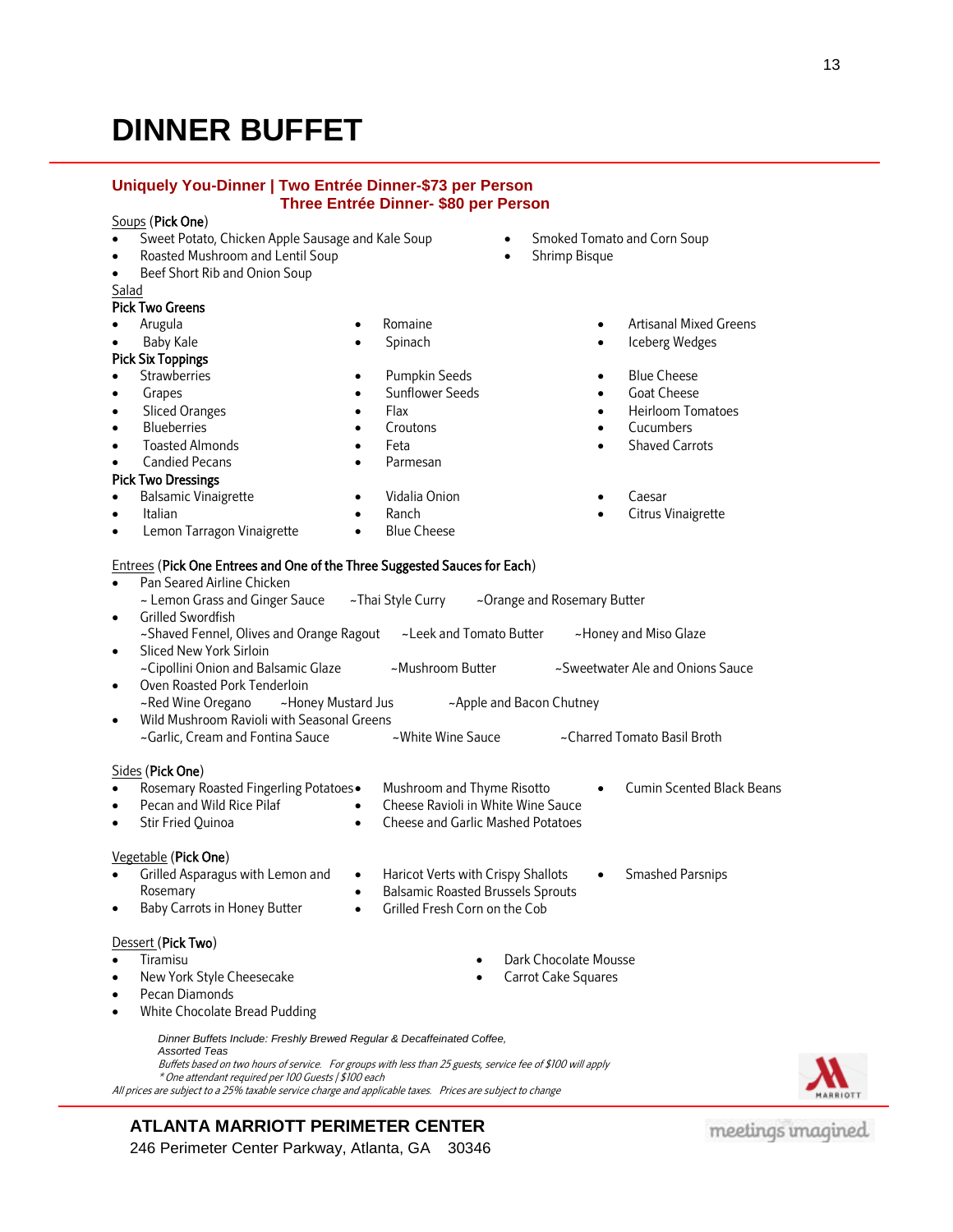### **PLATED DINNER**

#### **Salad**

- Grilled Pear, Stilton, Grapefruit, Artisanal Greens, Frissee, Port Wine Reduction
- Baby Romaine Caesar, Parmesan Bread Stick, Shaved Pecorino, Caesar Dressing
- Baby Iceberg Wedge, Oranges, Strawberries, Sunflower Seeds, Goat Cheese, Lemon Poppy Seed Dressing

#### **Entrées**

- Pan Seared Filet Mignon, Parsnip Puree, Snow Peas, Tricolored Baby Carrots, Forest Mushroom and Madeira Sauce | \$**68.00 per person**
- Grilled Flat Iron Steak, Blue Cheese, Pickled Bell Pepper Slaw, Grilled Asparagus, Yukon Gold Mashed Potatoes, Roasted Garlic Jus | **\$60.00 per person**
- Braised Short Rib of Beef, Coconut and Ginger Risotto, Braising Juices, Green Beans, Peach Relish, Thyme Jus | \$**62.00 per person**
- Sesame Soy Glazed Salmon, Jasmine Rice, Carrot and Snow Pea Slaw, Wax Beans, Thai Coconut Curry Sauce |\$**58.00 per person**
- Smoked Paprika Halibut, Oven Roasted Fingerling Potatoes, Broccolini, Olive, Orange and Grapefruit Marmalade | \$**68.00 per person**
- Lemon and Fennel Crusted Swordfish, Cashew Quinoa, Grilled Asparagus and Carrots, Citrus Vinaigrette, Sweet Corn Relish | \$**67.00 per person**
- Maple Grain Mustard Roasted Chicken, Saffron Risottos, Broccolini, Sundried Tomato and Olive Relish | \$**50.00 per person**
- Grilled Vegetable Tower with a Roasted Red Pepper Coulis and Shaved Pecorino Cheese | \$**50.00 per person**

#### **Dual Entrees**| Market Price

#### **Please Select Any Two Entrees from the Above Menu, Our Chef will Pair with a Side and a Vegetable to Create the Perfect Dish for Your Event**

#### **Dessert**

- Peach Cake, Bourbon Glaze, Whipped Cream
- Chocolate Cheesecake, Grand Marnier Anglaise
- Key Lime Pie, Black berry Compote, Raspberry Coulis, Toasted Almonds
- Strawberry Tart, Ginger Whipped Cream, Pistachios, Blood Orange Puree
- Citrus Panna Cotta with Fruit Salsa
- Chocolate Opera Cake, White Chocolate Mousse, Raspberry Sauce

All prices are subject to a 25% taxable service charge and applicable taxes. Prices are subject to change

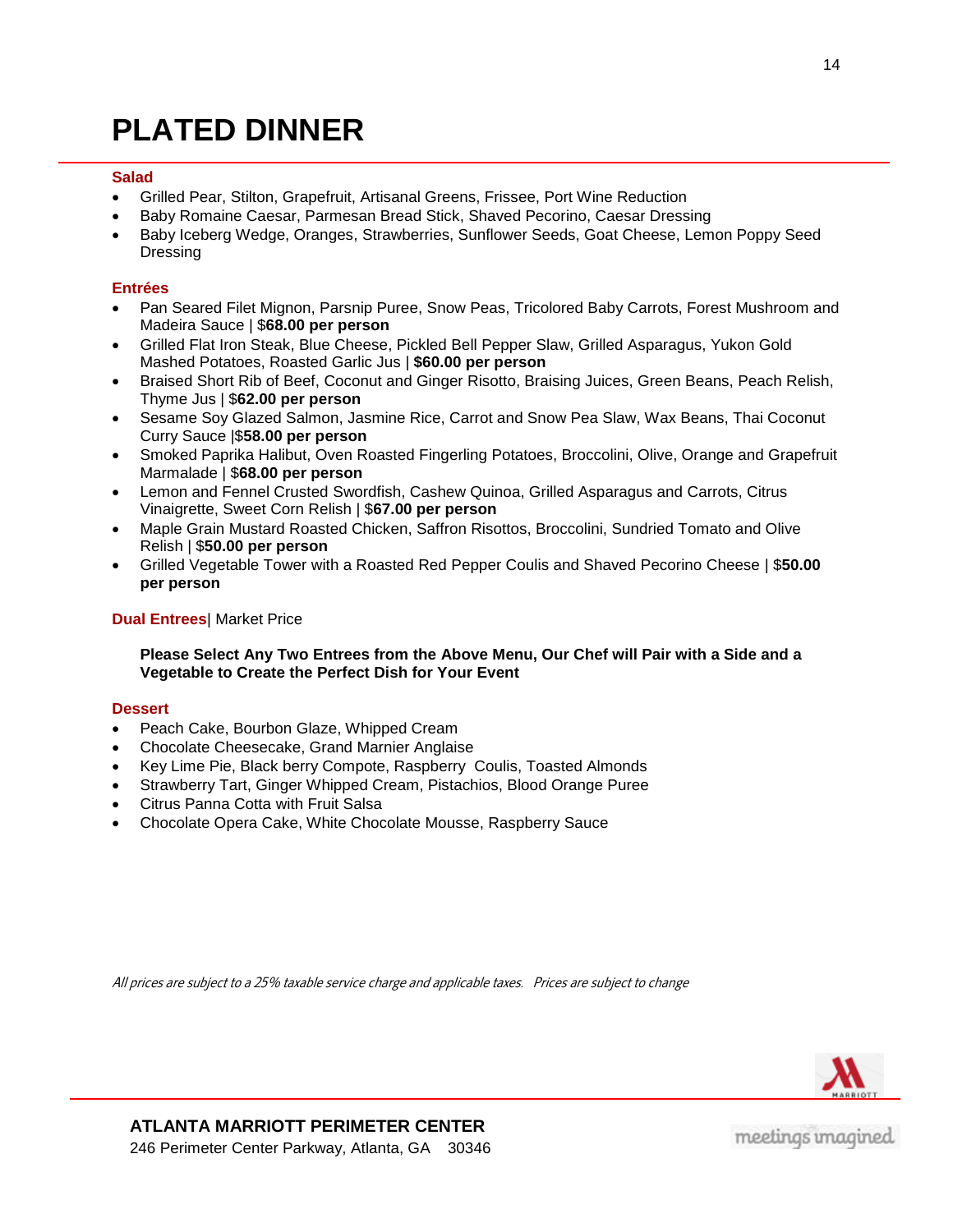### **BEVERAGE SELECTIONS**

| <b>HOST BAR</b>              | <b>CASH BAR</b><br>*Prices include Service Charge and Sales Taxes |
|------------------------------|-------------------------------------------------------------------|
| PREMIUM COCKTAILS, \$12 EACH | PREMIUM COCKTAILS, \$13 EACH                                      |
| TOP SHELF, \$14 EACH         | TOP SHELF, \$15 EACH                                              |
| PREMIUM WINE, \$12 EACH      | PREMIUM WINE, \$13                                                |
| <b>IMPORT BEER, \$8</b>      | <b>IMPORT BEER, \$9 EACH</b>                                      |
| <b>CRAFT BEER, \$8</b>       | DOMESTIC BEER, \$7 EACH                                           |
| DOMESTIC BEER, 6 EACH        | CRAFT BEER, \$9                                                   |
| SOFT DRINKS, \$4 EACH        | SOFT DRINKS, \$5 EACH                                             |
| BOTTLED WATERS, \$4 EACH     | <b>BOTTLED WATERS, \$5 EACH</b>                                   |
| MINERAL WATER, \$4 EACH      | MINERAL WATER, \$5 EACH                                           |

| <b>PACKAGE BAR</b>    |               |                 |                              |
|-----------------------|---------------|-----------------|------------------------------|
| FIRST HOUR,           | PREMIUM, \$24 | TOP SHELF, \$26 | <b>BEER &amp; WINE, \$22</b> |
| SECOND HOUR,          | PREMIUM, \$15 | TOP SHELF, \$17 | <b>BEER &amp; WINE, \$13</b> |
| EACH ADDITIONAL HOUR, | PREMIUM, \$13 | TOP SHELF, \$15 | <b>BEER &amp; WINE, \$11</b> |
|                       |               |                 |                              |

PREMIUM BRAND SPIRITS: SMIRNOFF VODKA, CRUZAN RUM, BEEFEATER GIN, DEWARS SCOTCH, JIM BEAM BOURBON, CANADIAN CLUB, JOSE QUERVO ESPECIAL GOLD TEQUILA, AND KORBEL BRANDY

TOP SHELF BRAND SPIRITS : GREY GOOSE VODKA, BACARDI SUPERIOR RUM, MT. GAY ECLIPSE GOLD RUM GOLD, BOMBAY SAPPHIRE GIN, JOHNNIE WALKER BLACK LABEL SCOTCH, KNOB CREEK BOURBON, JACK DANIELS WHISKY, CROWN ROYAL WHISKY, PATRON SILVER TEQUILA, AND HENNESSY PRIVELEGE VSOP.

PREMIUM BEER: AMSTEL LIGHT, HEINEKEN, CORONA EXTRA, SAM ADAMS, SWEETWATER 420, STELLA ARTOIS,

DOMESTIC BEER: BUDWEISER, BUD LIGHT, MILLER LITE, MICHELOB ULTRA, AND O'DOULS

WINE: STONE CELLARS CABERNET SAUVIGNON, MERLOT, CHARDONNAY AND PINOT GRIGIO. BERINGER WHITE ZINFANDEL, Price per Bottle: \$42

- *Bars require one bartender per 100 guests: \$150 first three hours, \$25 each additional hour.*
- *\$500.00 Minimum purchase required for cash bar service*
- *Cash Bars require a cashier in addition to a bartender: \$150 first three hours, \$25 each additional hour.*
- *Host Bar and Package Bar prices are subject to a 25% taxable service charge and applicable taxes.*
- *Cash Bar prices are inclusive of 25% service charge and applicable taxes.*
- *ALL Liquor subject to 3% city Liquor Tax.*

All prices are subject to a 25% taxable service charge and applicable taxes. Prices are subject to change

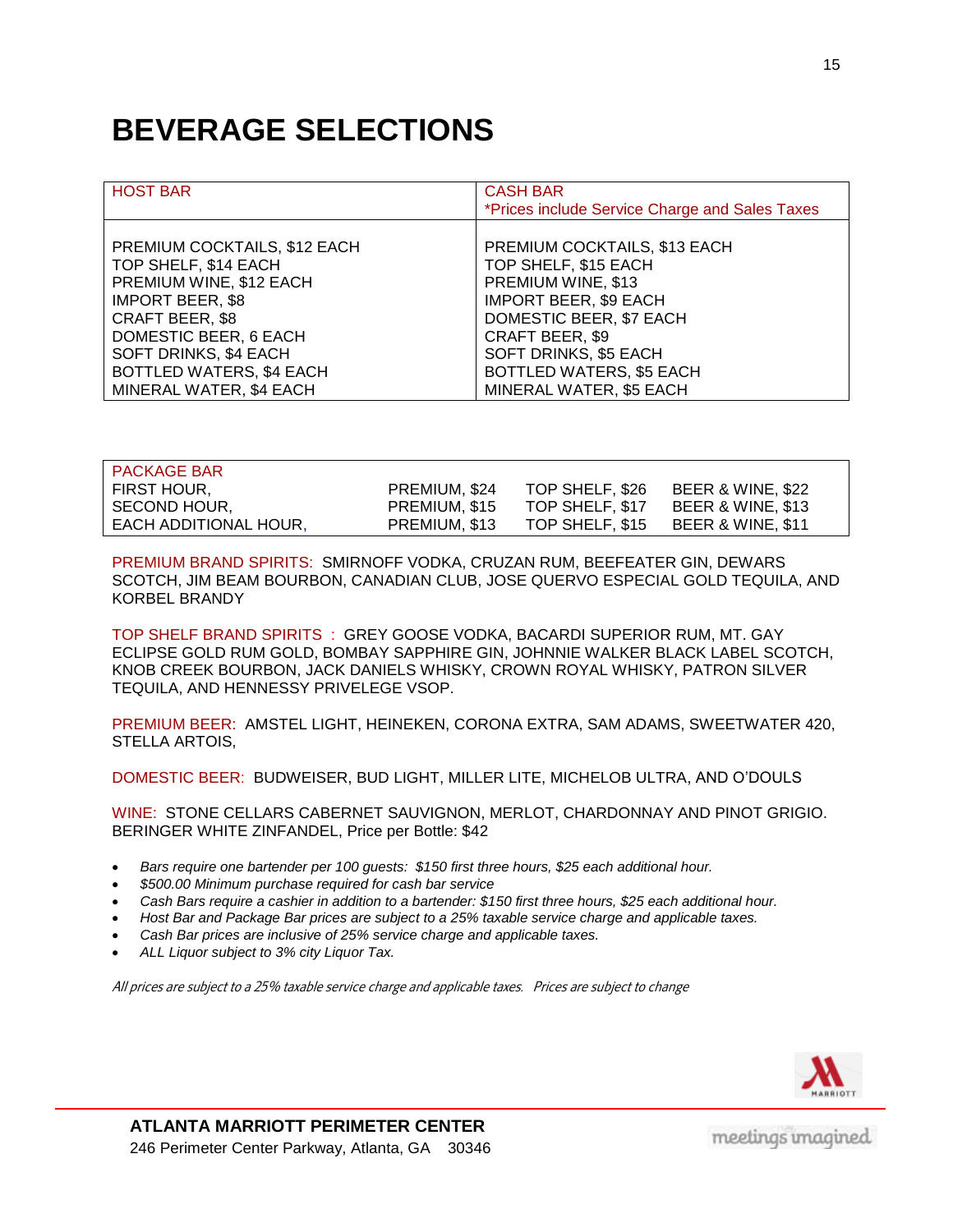### **DAY MEETING PACKAGE**

#### **All Day Package**

Perimeter Conference Package | **\$95.00 per person**

#### **All day beverages**

- Assorted soft drinks
- Bottled water

 Freshly Brewed Regular & Decaffeinated Coffee, Assorted Teas (Up to 8 hours)

#### **Continental Breakfast**

- Freshly Squeezed Orange Juice, Cranberry & Apple Juice
- Whole and Sliced Fresh Fruit & Berries,
- Assorted Freshly Baked Muffins, Danishes and Croissants with Butter & Fruit Preserves,
- Freshly Brewed Regular & Decaffeinated Coffee, Assorted Teas

#### **Morning Break**

- House Made Cashew Granola Nibbles
- Greek Yogurt
- Whole Fruit
- Power Bars
- Red Bull

#### **Afternoon Break**

Choice of the Perfect Game or Brilliant Bakery break

#### **Audio Visual**

LCD Projector Package, one flipchart, one easel

- Add any boxed lunch **| \$115.00 per person**
- Add any lunch buffet **| \$125.00 per person**

Continental Breakfast based on one hour of service. Morning and Afternoon breaks based on 30 minutes of service. Conference Package is not available for groups of less than 25 guests.

All prices are subject to a 25% taxable service charge and applicable taxes. Prices are subject to change

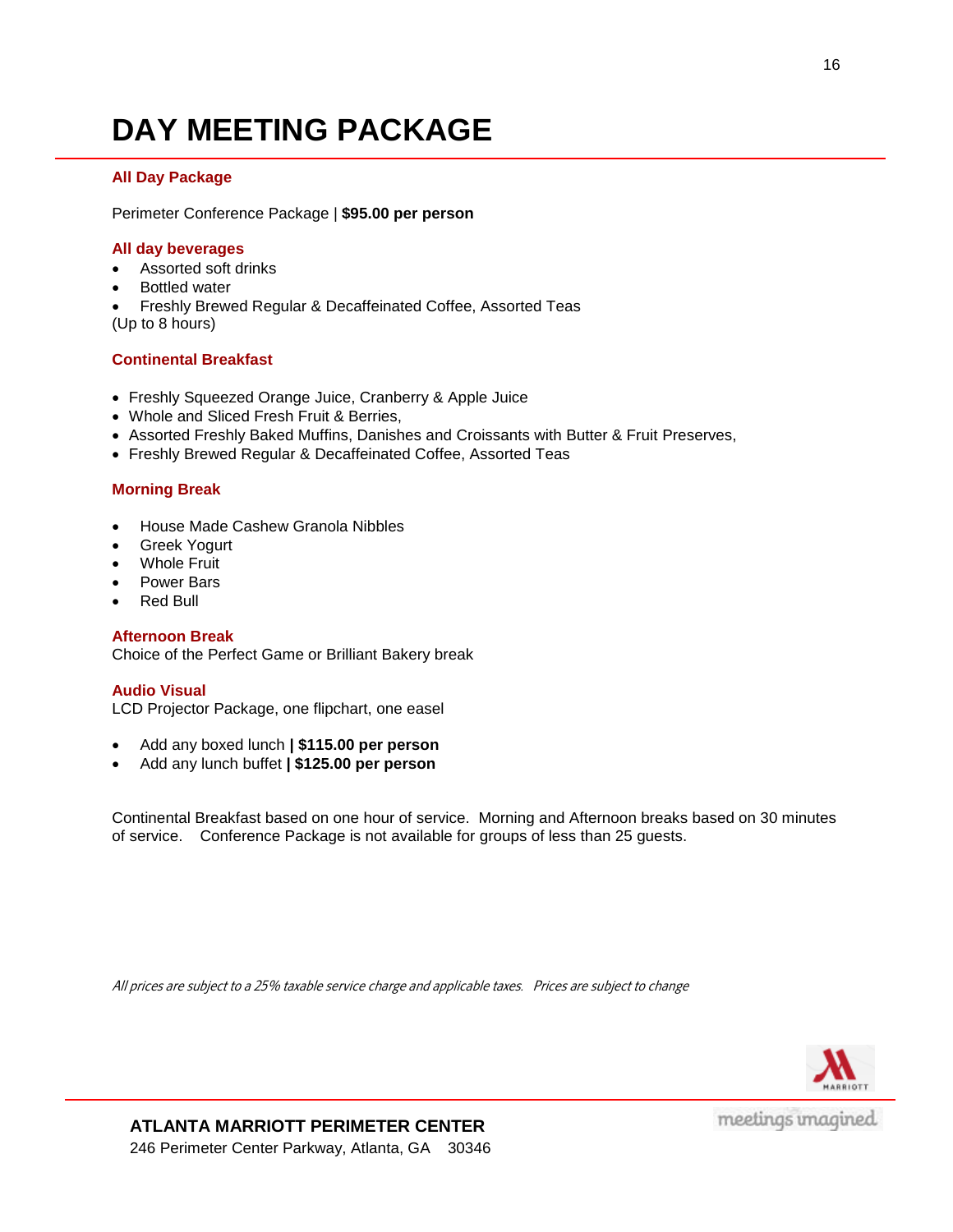### **GENERAL HOTEL INFORMATION**

#### General information

All prices listed are subject to change, due to product availability and market pricing. Contractual pricing will be honored.

#### **Guarantees**

A minimum attendance, or guarantee, is required three business days in advance of your function or the expected number of attendees will be used as your guarantee; this number is not subject to reduction. The Atlanta Marriott Perimeter Center will set and is prepared to service (not cook) for 5% over your guarantee. Additional guests served, for plated meals or buffets, will be reflected on the Banquet Check.

#### Payment

A Method of payment must be established prior to your event taking place.

If paying by credit card, an authorization will be placed on the card 72 hours before the event. The amount held will be based on the final guarantee number of guests, plus applicable service charges and taxes.

If paying by cash, the entire event must be paid 72 hours in advance. In addition a credit card will be needed to provide for any additional charges made during the event.

Direct billed events may be established with a minimum of \$1,000.00 in total estimated charges and with sufficient time and information given for the processing of your company or organization's credit application.

#### Labor charges

Carvers, culinary attendants, bartenders, and cashiers are available at a fee of \$100.00 per attendant. A labor charge of \$100.00 will be accessed for buffets with less than 25 guests.

#### **Engineering**

Electrical needs exceeding standard 120 volt/20 amp wall circuits will be priced based on specific needs. Electrical charges of decorators, entertainers, production, audio visual companies, etc. will be applied to the master account unless otherwise specified. Please note most bands will require additional power. Please coordinate electrical needs with your event specialist in advance.

#### **Security**

The Hotel does not assume responsibility for loss or damage of items brought into/left in the Hotel, or of items unattended in meeting rooms. Security can be arranged prior to event with your event specialist. Mandatory security of an event may be required by the Hotel, with charges posted to the master account.

#### Decorations and outside vendors

Arrangements for floral centerpieces, props, and additional décor may be made with your event specialist. Your event specialist also has a list of recommended vendors. All decorations must meet Hotel security requirements and local fire regulations. Please check with your event specialist for setup times. Setup time frames more than two hours in advance may require additional rental fees. The Hotel requires proof of liability insurance for all outside vendors such as audio visual companies, production companies, bands, etc. The Hotel does not permit affixing of materials or tape to walls, ceiling, or furniture of function rooms. Engineering staff will hang banners at a service fee of \$25.00 per banner. Banners hung in public areas of Hotel require approval from your event specialist.



#### **ATLANTA MARRIOTT PERIMETER CENTER** 246 Perimeter Center Parkway, Atlanta, GA 30346

17